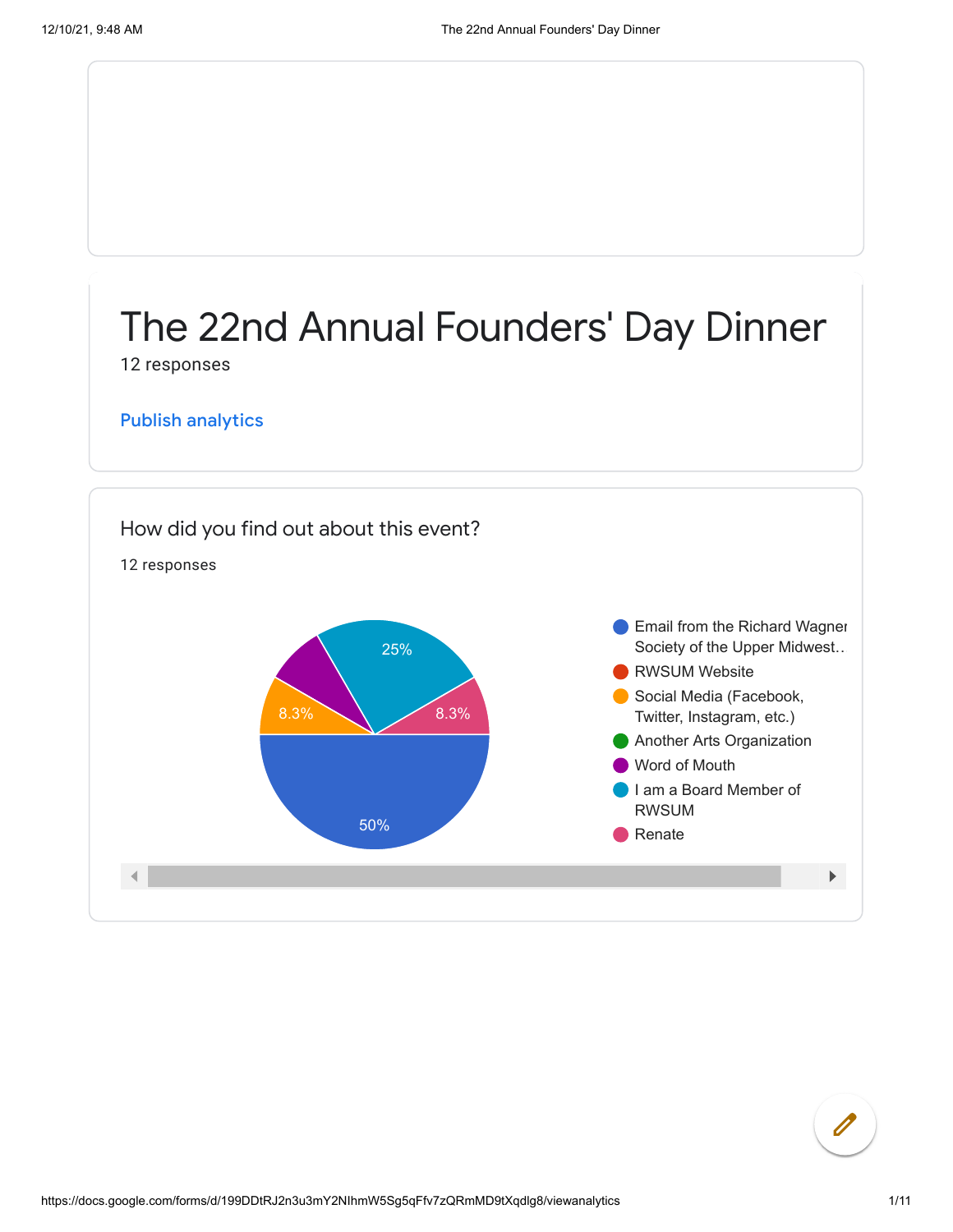



 $\overline{\mathscr{O}}$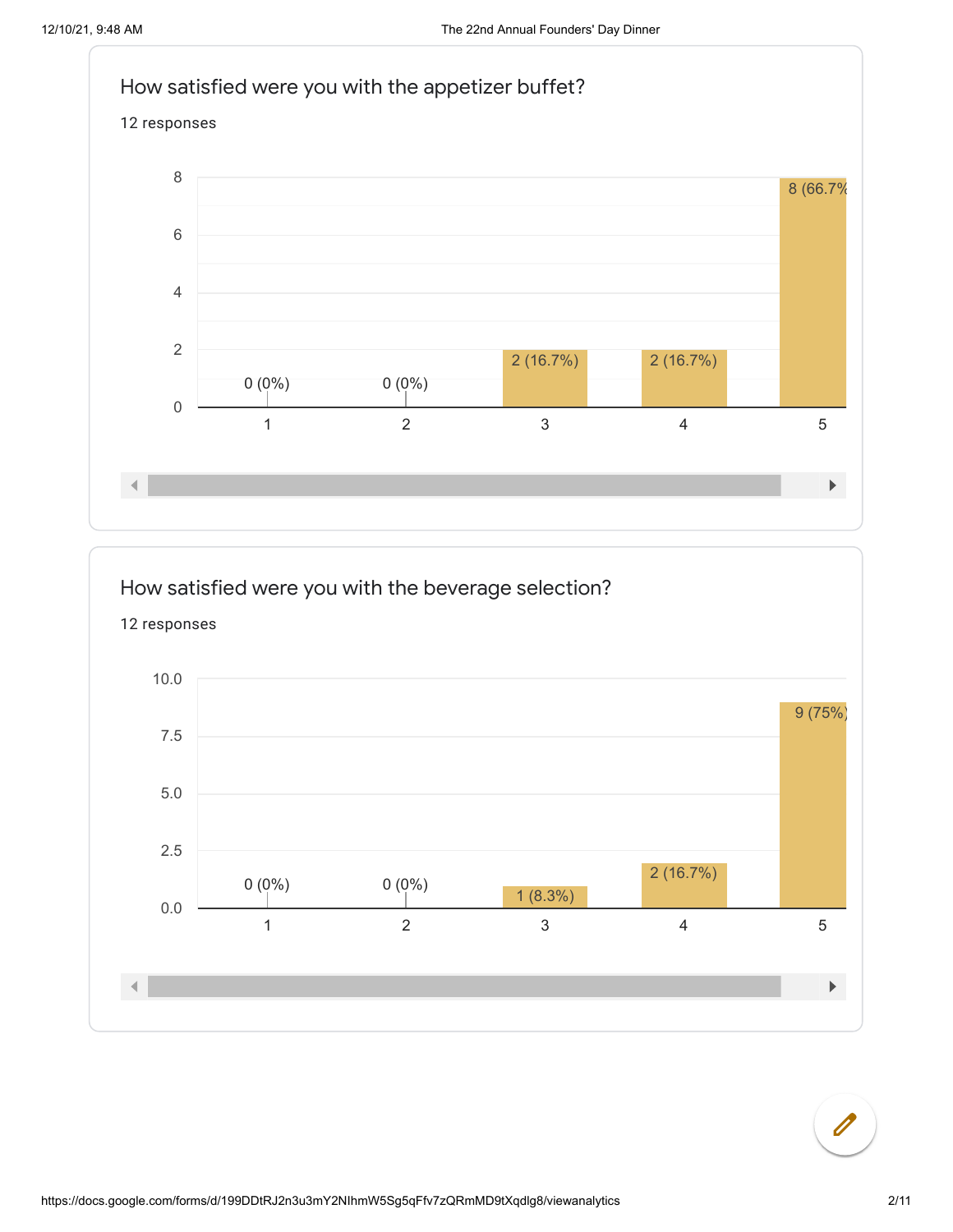(Optional) Please share any comments you may have about the appetizers and/or beverage selection:

3 responses

Sodas

I don't think there is a question about the venue, but it was just great - made for a pleasant evening

I passed on the appetizers; the red wine was good.

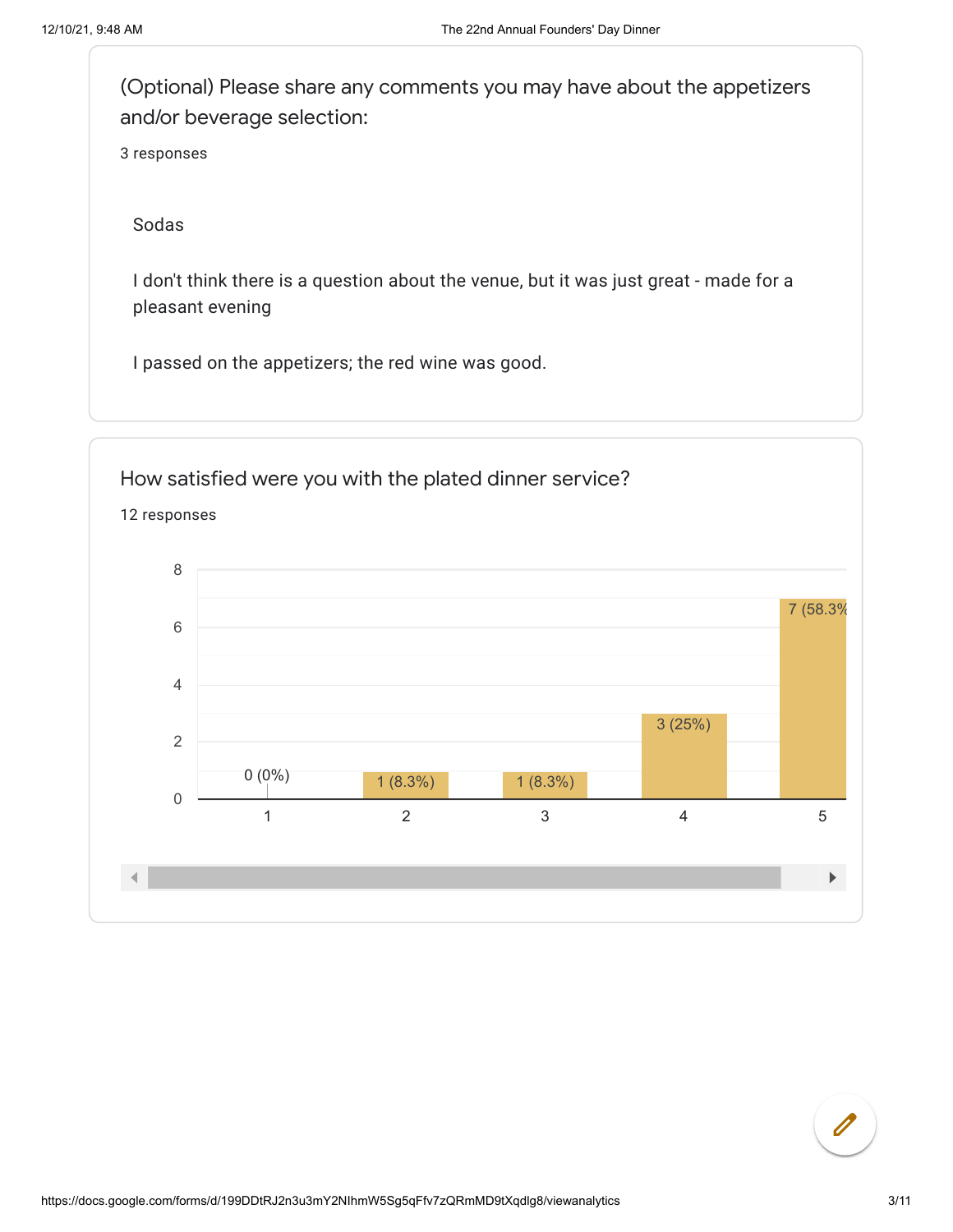(Optional) Please share any comments you may have about the plated dinner service:

5 responses

Far superior to Black Forest Inn

Service was great but the chicken breast was dry and tough and the apple crisp needed a lot more apples and a lot less sugar.

The meat quality of the sauerbraten was like that of a fine prime rib.

Glad to be there. Food was less important

Sauerbraten was not as sour is typical and potato dumplings should be served instead of potatoes

How satisfied were you with the first half (the non-musical section) of the program - i.e., socializing/reception, introductory remarks by Mike Ruppert, remarks by Dr David Cline, and the Annual Business Meeting?

12 responses

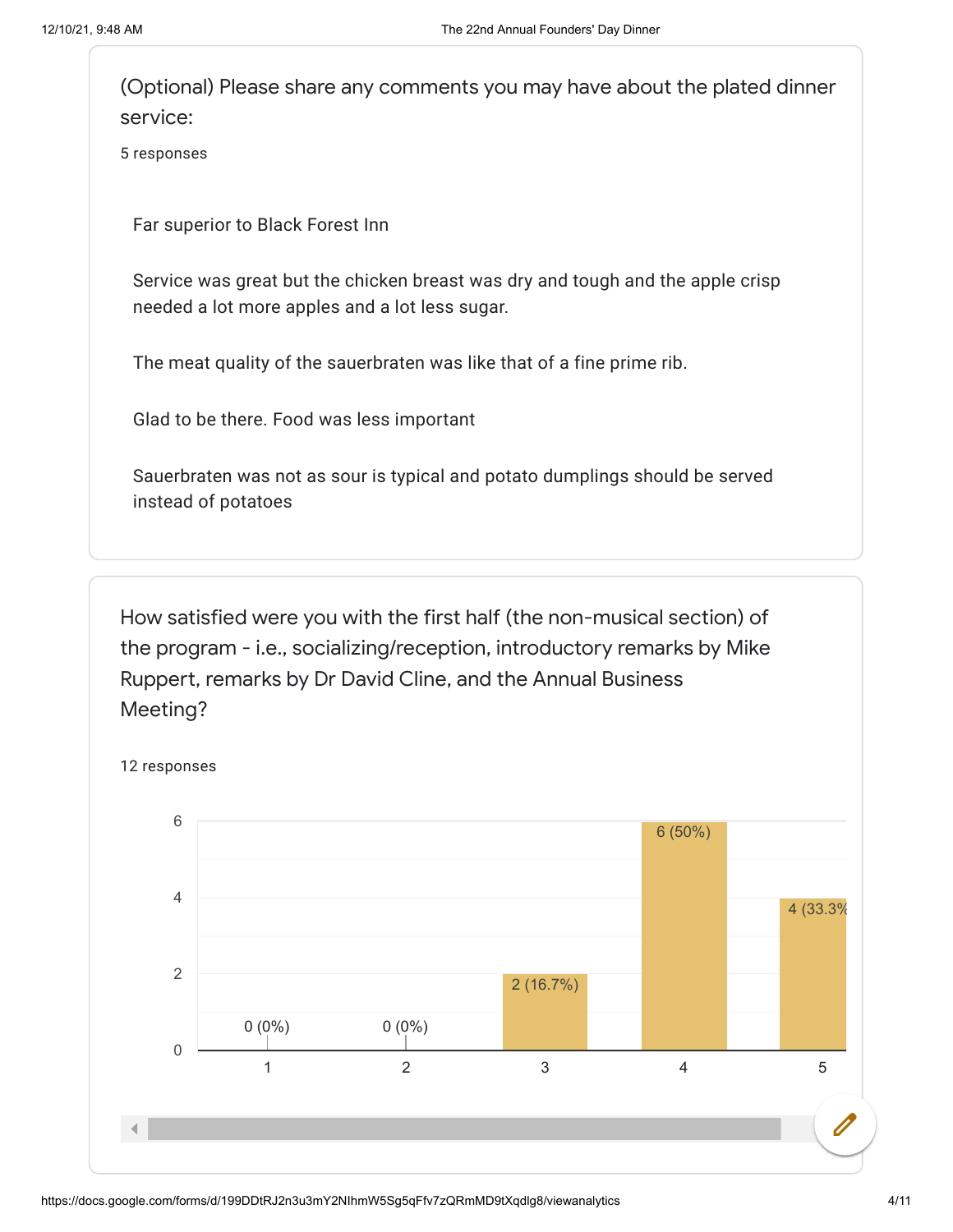| (Optional) Please share any comments you may have about the first half of |
|---------------------------------------------------------------------------|
| the program with us:                                                      |
| 5 responses                                                               |
|                                                                           |

Both the first half and the second half seemed just right - not too long and not too short - it left a good amount of time for visiting over dinner

Not all speakers are gifted orators but the enthusiasm for Wagner was catching and enjoyable.

David Cline's linking of Hans Sacks and King Mark was new, illuminating, and brilliant.

Dr C segment good but long. MR..well presented

Dr. Cline's reading was somewhat long

How satisfied were you with the second half of the program - i.e., the musical performance?

12 responses

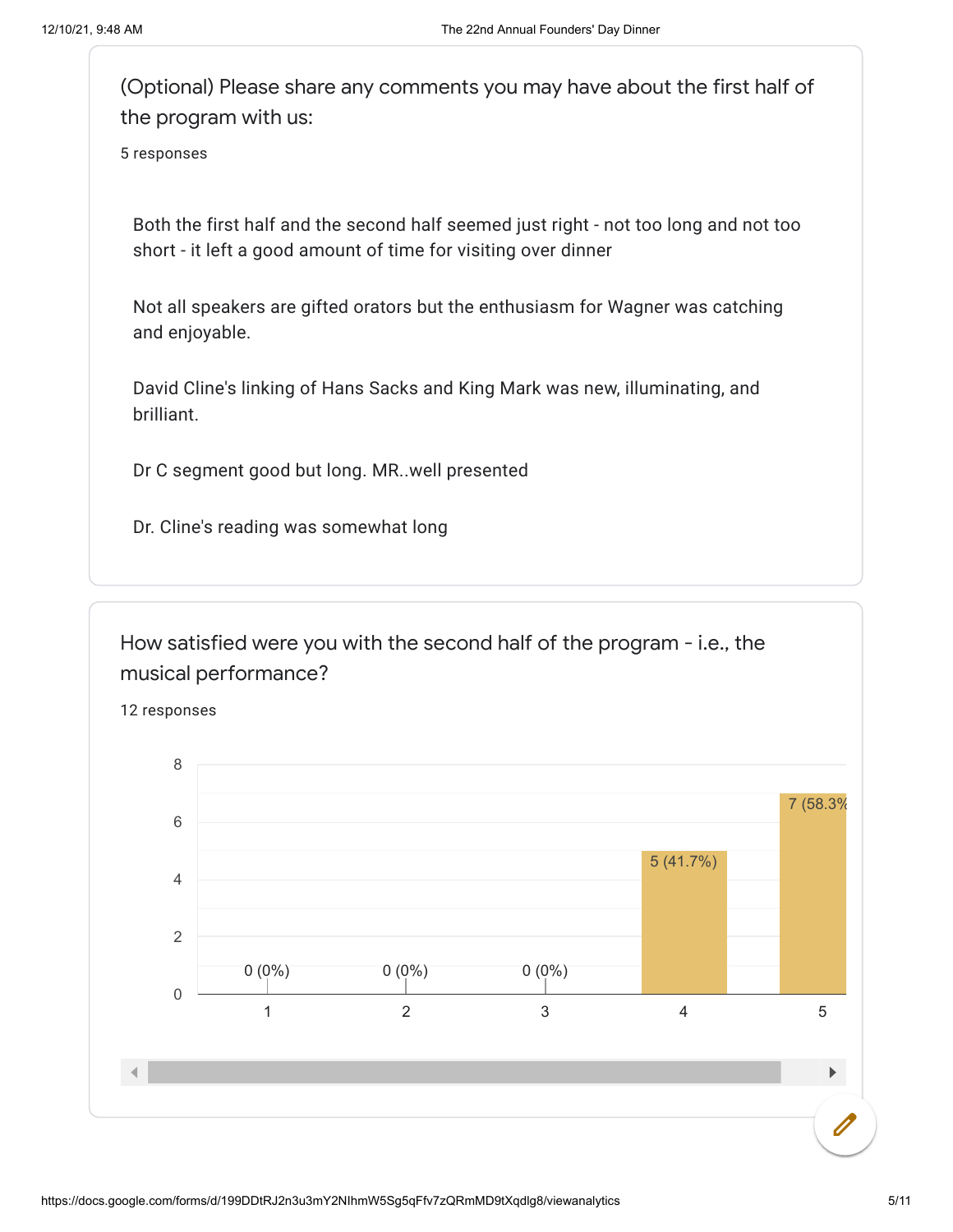(Optional) Please share any comments you may have about the musical section of the program with us:

3 responses

It was terrific given the circumstances. Would like the text printed out and readily available to read along. Also very much liked hearing the connection to Chopin and Strauss. Our friends also welcomed this little Wagner diversion/expansion and it might be a roadmap to greater attendance..

The soprano was more a Strauss voice than a Wagner one. The pianist displayed wonderful coloration in his playing.

I enjoyed the variety of music selection



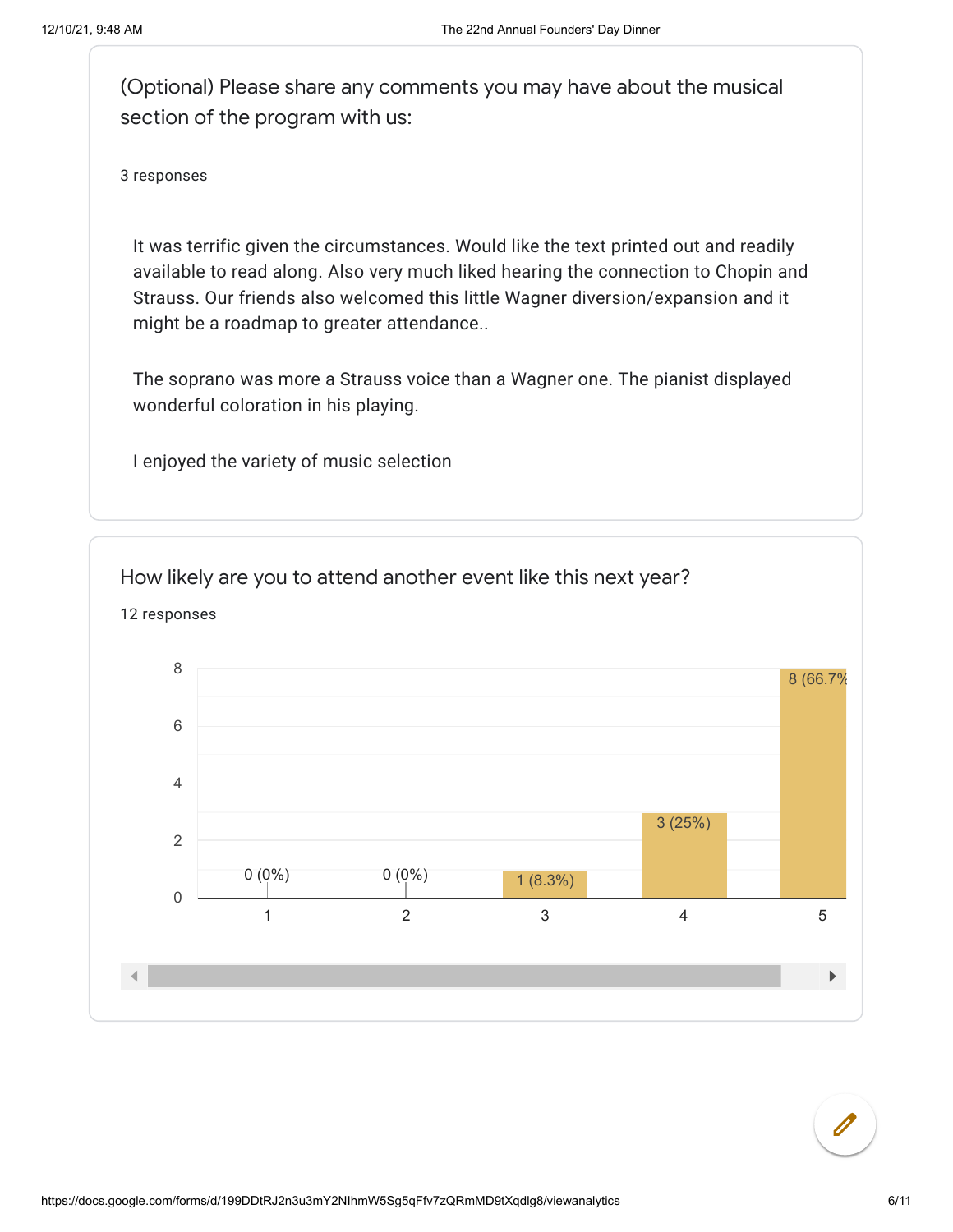

Would you like to see RWSUM add another annual dinner event in the spring (April or May), in addition to the Founders' Day Dinner in the fall?



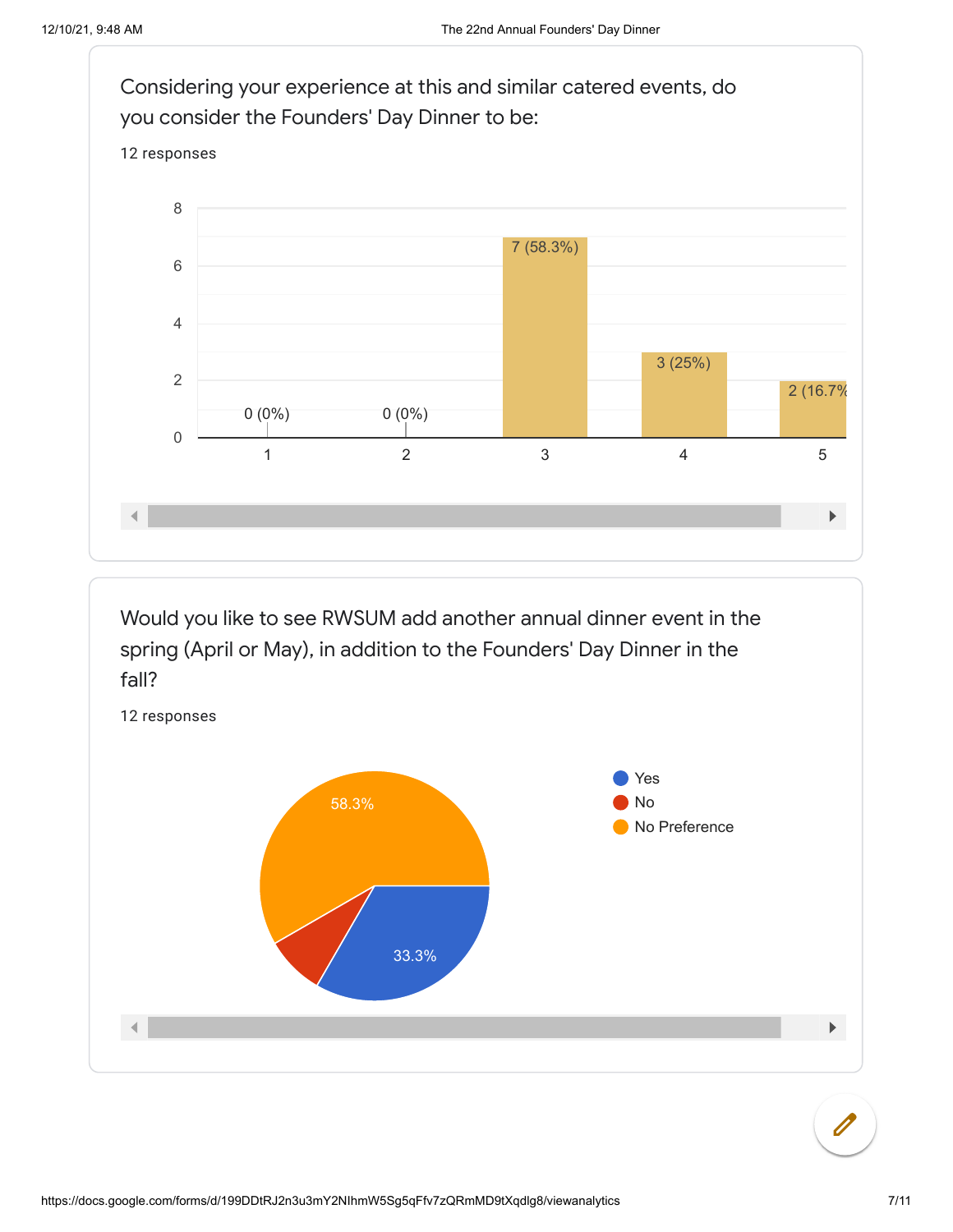(Optional) Please share any other suggestions for future programming (repertoire and/or educational content) with us:

1 response

Another food event with much better food.

(Optional) Please share any general comments you may have about RWSUM with us:

3 responses

I had a lovely time. Wood was good, music was wonderful, it was a pleasure to see everybody again after this difficult year.

Thank you for your good work

Keep up the good work.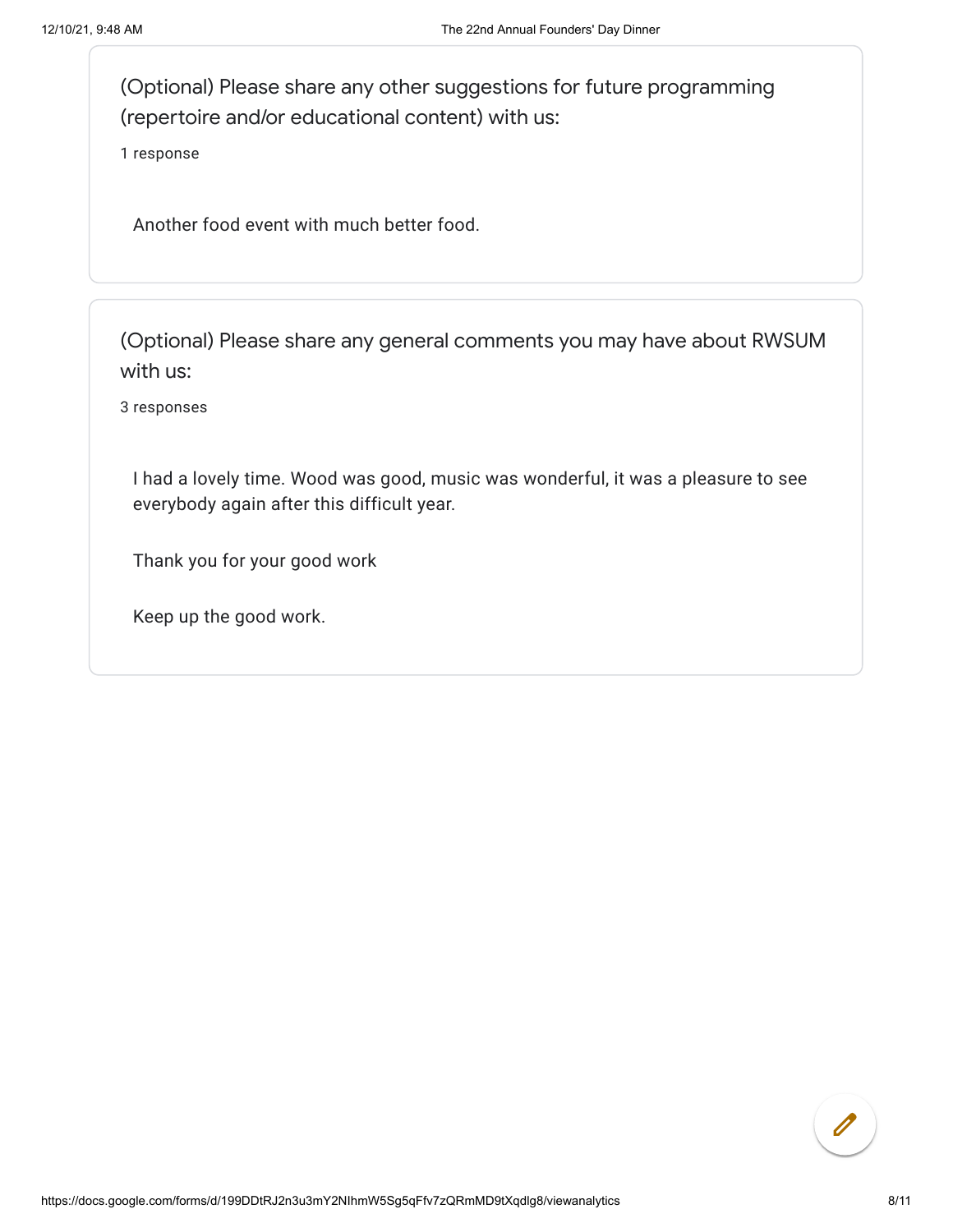

Which of the following COVID-19 safeguards would you prefer for inperson events through March 2022?